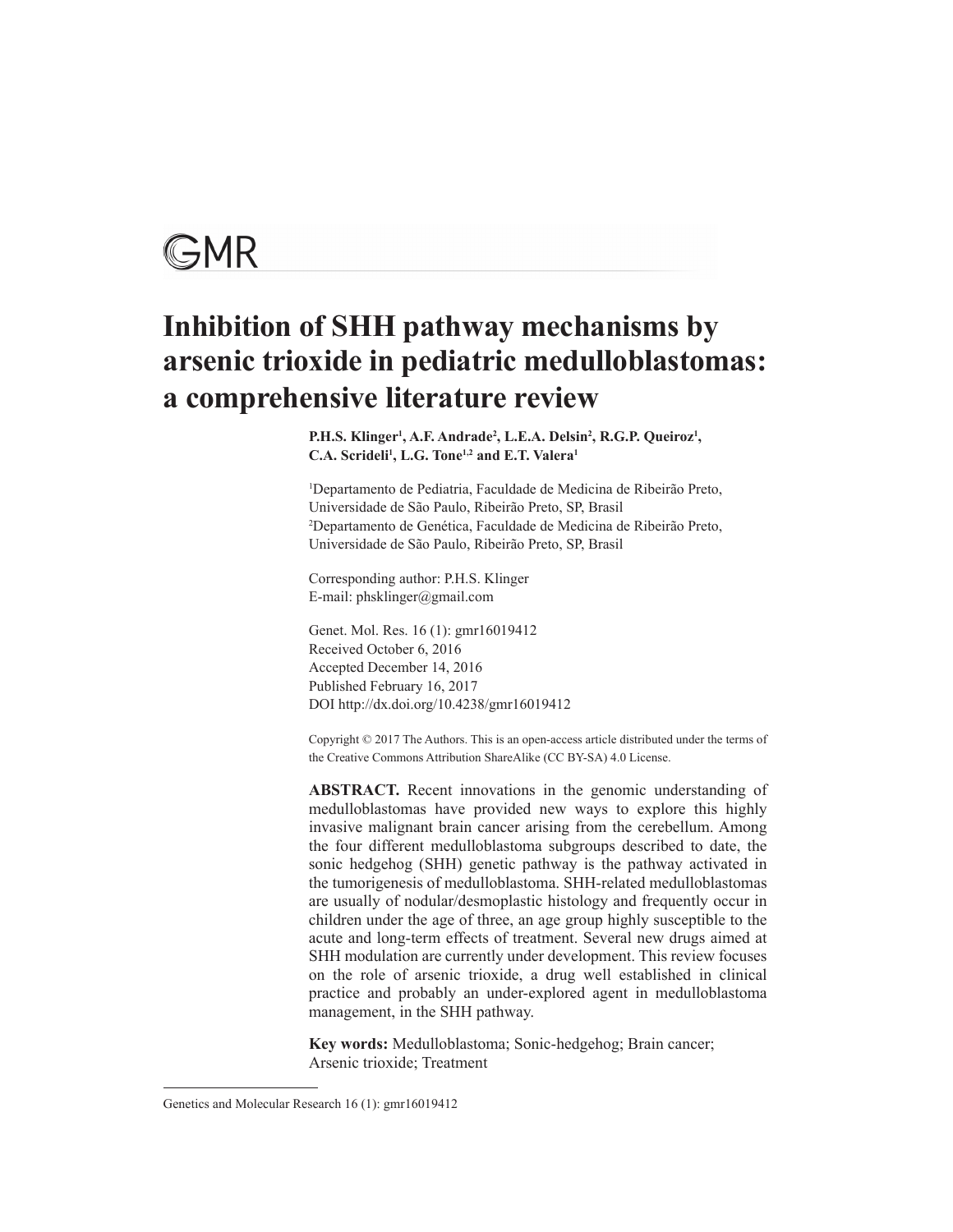# **INTRODUCTION**

Tumors of the central nervous system (CNS) are amongst the most common pediatric neoplasias, representing about 20 to 23% of all childhood cancers. In some study series, CNS tumors have shown the highest mortality rates, only lower than those for lymphohematopoietic diseases (Rickert and Paulus, 2001; Kool et al., 2012).

Medulloblastomas (MB) are the most common malignant brain tumors in children, corresponding to approximately 20% of all brain tumors in children younger than 15 years and accounting for significant morbidity-mortality rates (Patel et al., 2014). In more than 80% of the cases, they occur as midline tumors primarily originating in the cerebellar vermis. Metastases may be present at diagnosis or occur later (de Bont et al., 2008; Korshunov et al., 2010; Wells et al., 2010). The incidence of MB peaks among 6- to 8-year-old children (Rickert and Paulus, 2001). As a function of their location and embryonic origin, MB tend to disseminate towards the subarachnoid space, giving rise to metastases by dissemination through the cerebrospinal fluid (Rickert and Paulus, 2001).

Histologically, MB can be divided into three subgroups: the classical histological type comprises 70% of all MB; the anaplastic or large cell MB are those of the worst prognosis and lowest frequency (less than 5% of cases); and desmoplastic/nodular type of MB, particularly those affecting infants, have the best chance of cure (Crawford et al., 2007).

# **Advances in the molecular classification of medulloblastomas**

The molecular study of MB has revealed distinct genetic-molecular expression profiles among the different subgroups of the tumor. Current consensus is that there are at least four major molecular subgroups, denoted *Wingless* (WNT), *Sonic Hedgehog* (SHH), Group 3, and Group 4. Therefore, from the anatomopathological viewpoint, MB comprises a set of different subgroups that are part of the same neoplasia (Fellay et al., 2011; Northcott et al., 2011; Kool et al., 2012; Gerber et al., 2014).

The WNT subgroup, corresponding to 10% of all MB, has a major role in the somatic mutation of the *CTNNB1* gene, which codes for the beta-catenin protein. When this protein is not degraded, it accumulates in the cytoplasm, stabilizes, and is then translocated to the nucleus. The accumulation of nuclear beta-catenin leads to the regulation of transcription of a series of target genes mainly involved in cell proliferation. This group may also show germinal mutations in the tumor suppressor *APC*, as well as in chromosome 6 (monosomy). It usually affects older children with the classical histological subtype of MB, with metastases seldom being present at diagnosis. Moreover, MB with mutations in *APC* are associated with Turcot syndrome (de Bont et al., 2008; Fellay et al., 2011; Gerber et al., 2014).

In most cases, the SHH subgroup shows somatic mutations in one or more genes of the SHH pathway (e.g., *PTCH1*, *SUFU*, or *SMO*), which contribute to its constitutive activation. Its histological subtype may be desmoplastic, extensively nodular or classic, and rarely, anaplastic. Its incidence is biphasic, with infants/preschoolers and young adults being affected. The prognosis for infants is excellent when the tumor histology is extensively nodular or desmoplastic. The current tendency in the treatment of this group in infants is to reduce the intensity of therapy in order to increase the likelihood of a cure and to lower the rate of morbidity. Additionally, the MB of the SHH group may be associated with Gorlin syndrome (de Bont et al., 2008; Fellay et al., 2011; Gerber et al., 2014).

Genetics and Molecular Research 16 (1): gmr16019412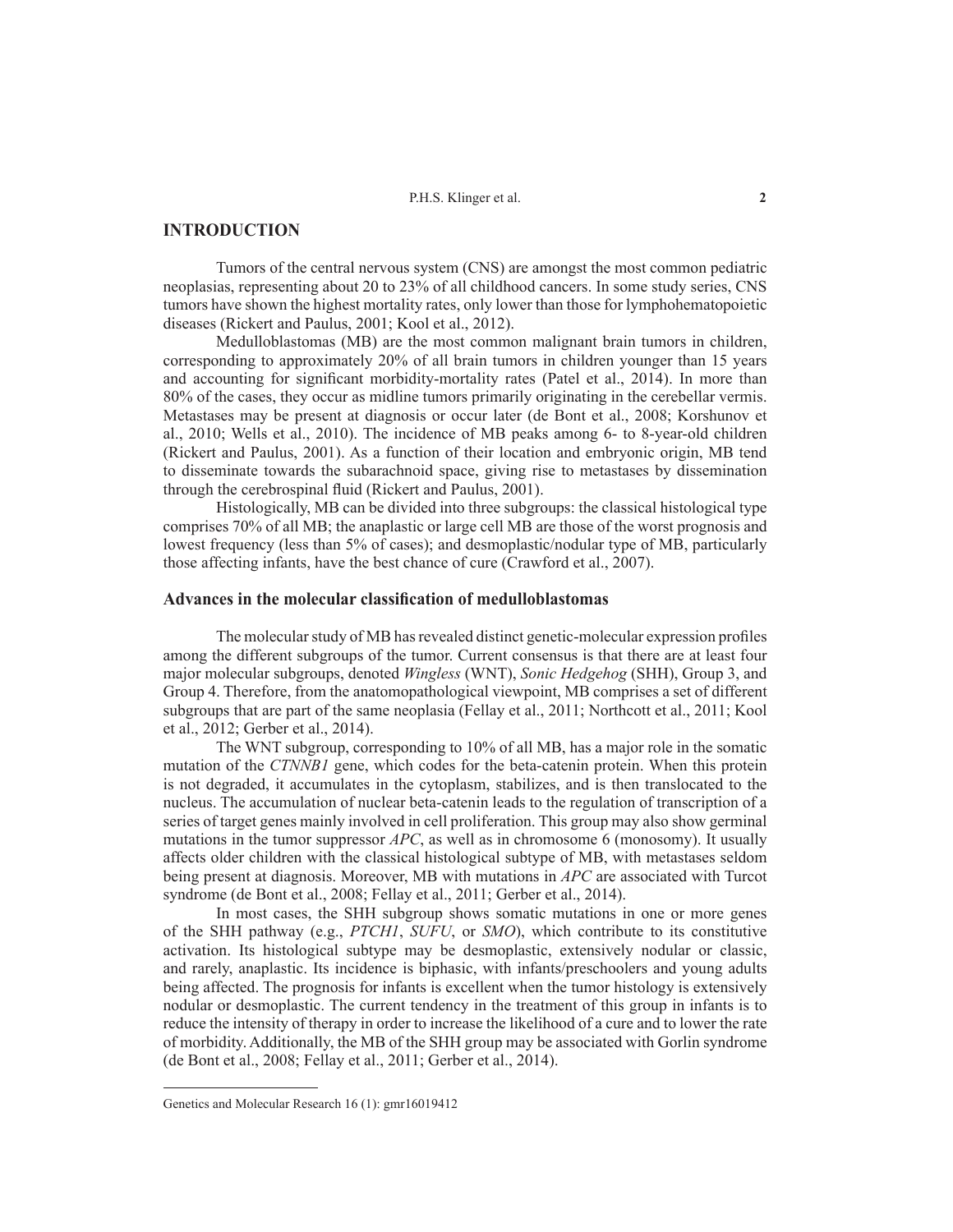Subgroup 3 is almost totally diagnosed in children and very rarely in adults or adolescents. It shows a greater predisposition for males and greater occurrence of metastases at diagnosis. The prognosis for this group is reserved, with the tumor usually belonging to the large cell/anaplastic or classic histological subtypes. *MYC* is amplified in most cases. In the future, the genes involved in this pathway, as is the case for *MYC* and others, might become candidates for pharmacological target therapy (de Bont et al., 2008; Fellay et al., 2011; Gerber et al., 2014).

Subgroup 4 is the most common subgroup, occurs at all ages, can be metastatic at diagnosis, and its prognosis is intermediate. As is the case for group 3, there is no exact description of genetic predisposition. Although in most cases isochromosome 17 is a cytogenetic marker of this subgroup, this is still a poorly characterized group from a molecular viewpoint compared to all the other MB subgroups (de Bont et al., 2008; Fellay et al., 2011; Gerber et al., 2014).

Analysis of the overall survival of patients with these MB subgroups showed that survival of up to 5 years has been observed in up to 90% of children with the WNT subgroup, as opposed to that observed in 39-58% of children with the 3 and 4 subgroups. This rate of survival depends on the age at tumor occurrence, presence of metastases, and unfavorable coexisting cytogenetic changes. Patients with the SHH subgroup of MB have an intermediate survival rate, while it is particularly longer among infants with the SHH subgroup. This finding is probably associated with the high frequency of desmoplastic histology among SHH tumors in infants since desmoplastic/nodular histology is an isolated marker of favorable prognosis in this age group (Northcott et al., 2011; Fellay et al., 2011; Kool et al., 2012). Conversely, patients with the SHH subgroup who do not present desmoplastic/nodular histology have a poorer survival rate. This subgroup of MB patients, along with group 3 patients, require new therapeutic approaches that could improve their chance at a cure and reduce the side effects caused by current treatment methods (Northcott et al., 2011; Fellay et al., 2011; Kool et al., 2012).

# **Hedgehog signaling pathway**

Activation of the SHH signaling pathway is essential during embryonic development for the formation of different tissues and organs. Following this period, the pathway contributes to homeostasis and repair of adult tissues by maintaining stem and progenitor cells and control of cell proliferation and fate. However, when this pathway is activated aberrantly, it could lead to tumor development in different organs (De Smaele et al., 2008).

MB represents one of the different types of tumors that may originate from SHH pathway deregulation (Fellay et al., 2011). This pathway is responsible for the proliferation of cerebellar cells during development, and the maintenance of its activation after the embryonic period may give rise to MB (Fellay et al., 2011; Gerber et al., 2014).

The SHH pathway may be activated through signaling by specific ligands and by mutation of the pathway components. The three main ligands that are classified as morphogenic are *Sonic hedgehog* (SHH), *Desert hedgehog* (DHH), and *Indian hedgehog* (IHH); the first being the one most extensively studied (Buczkowicz et al., 2011).

SHH protein has an initial molecular weight of 45 kDa and autocatalytic activity and may be cleaved into two portions, N-terminal and C-terminal (20 kDa and 25 kDa, respectively) (Shahi et al., 2012). The carboxyl group at the N-terminal of SHH undergoes a change, forming cholesterol that facilitates its binding, secretion, and transit activities. Involvement of the Dispatched protein is necessary for the paracrine action of SHH. When SHH binds to the patched 1 (PTCH1) transmembrane receptor, smoothened (SMO) (a receptor usually inhibited

Genetics and Molecular Research 16 (1): gmr16019412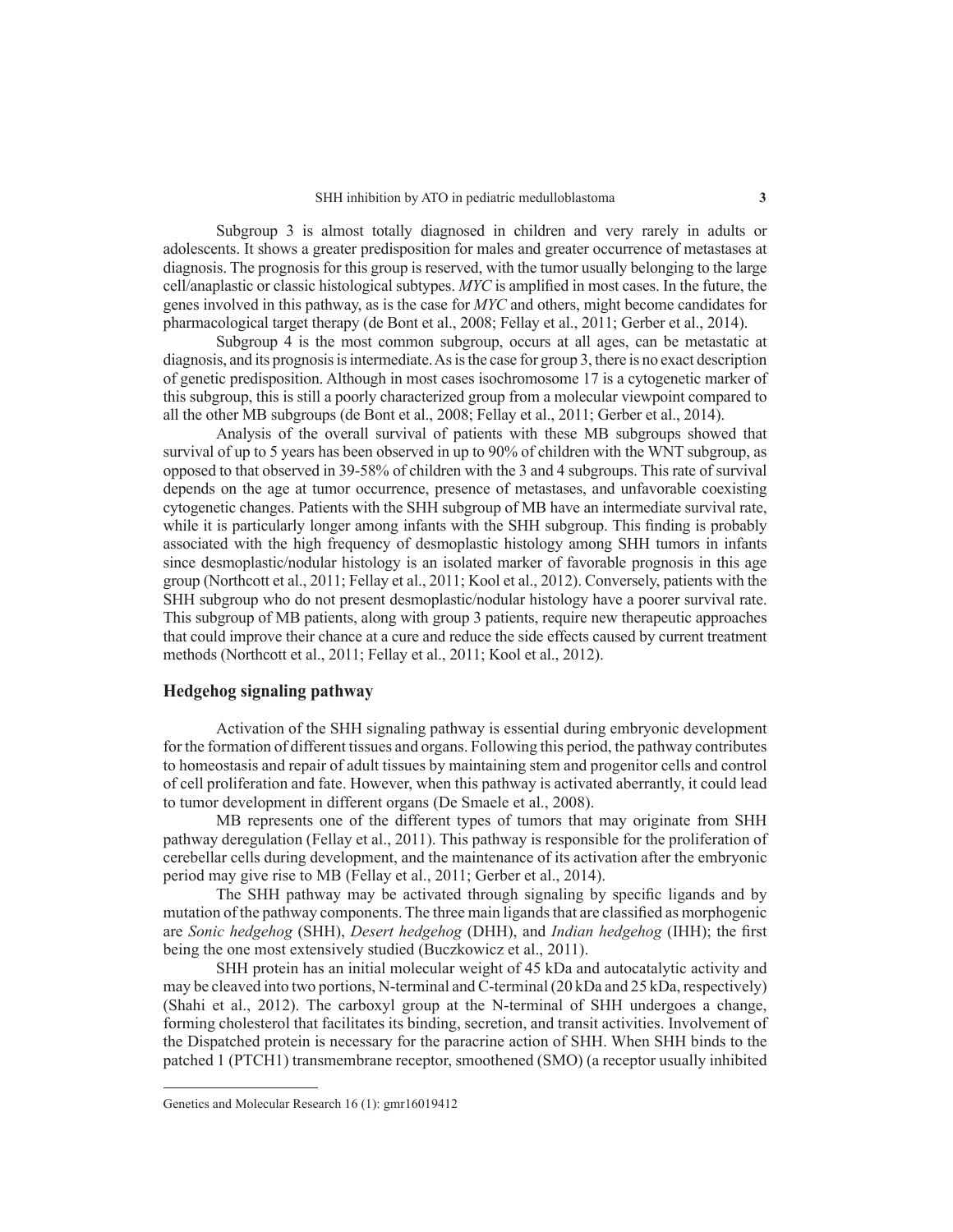by PTCH1) is released, undergoes a conformational change, and translocates to the cytoplasm. SMO binds to suppressor of fused homolog (SUFU) in the cytoplasm, consequently releasing proteins belonging to the GLI family. These proteins, GLI1 (activator), GLI 2 (activator), and GLI 3 (inhibitor), translocate to the nucleus, where they act as transcription factors that regulate the expression of different targets such as *GLI1*, *PTCH1*, *CYCLINE D*, and *MYC* involved in cell survival, proliferation, and differentiation (Figure 1) (Buczkowicz et al., 2011).



**Figure 1**. Schematic representation of the SHH transmembrane signaling pathway (Based on Han and Alvarez-Buylla, 2010).

Another mechanism leading to the activation of the SHH pathway is the mutation of inhibitory regulatory genes. An example of this mechanism is somatic mutation and loss of heterozygosity in the gene that codes for the *PTCH1* homologue (Robinson et al., 2015). As is the case for the other components of the SHH signaling pathway, the *PTCH1* mutation seems to be sufficient for the development of MB. *PTCH* mutations have been reported in a subset of pediatric MB (Raffel et al., 1997), with the observed mutations affecting both the germinal and somatic cell lines, particularly in *SUFU* (Taylor et al., 2002). The downstream activity of the GLI protein family is intimately linked to tumorigenesis. The inactivation of both *GLI* alleles has been reported to lead to MB formation in mice heterozygous for *PTCH*, suggesting that SHH signaling may direct tumorigenesis in an independent manner (Raffel et al., 1997).

Even though similar mutation levels are observed in the four groups under study, the genetic sequencing of MB suggests that the different disease types affect individuals belonging to different age brackets (Fellay et al., 2011; Gerber et al., 2014). *SUFU* and *SMO* mutations have most frequently been detected in infants and adults, respectively. *TP53* mutations have been detected in almost 50% of patients aged 4-17 years. These results suggest that the treatment of MB can be better directed by considering the patient age range and genetic alteration present (Taylor et al., 2002; Kool et al., 2012).

# **Arsenic trioxide (ATO)**

The therapeutic application of arsenic has a prodigious history. Knowledge of its medicinal benefits dates back to 400 B.C., with reports on its use by Hippocrates, Aristoteles, Dioscorides, and Pliny (Au, 2011).

Genetics and Molecular Research 16 (1): gmr16019412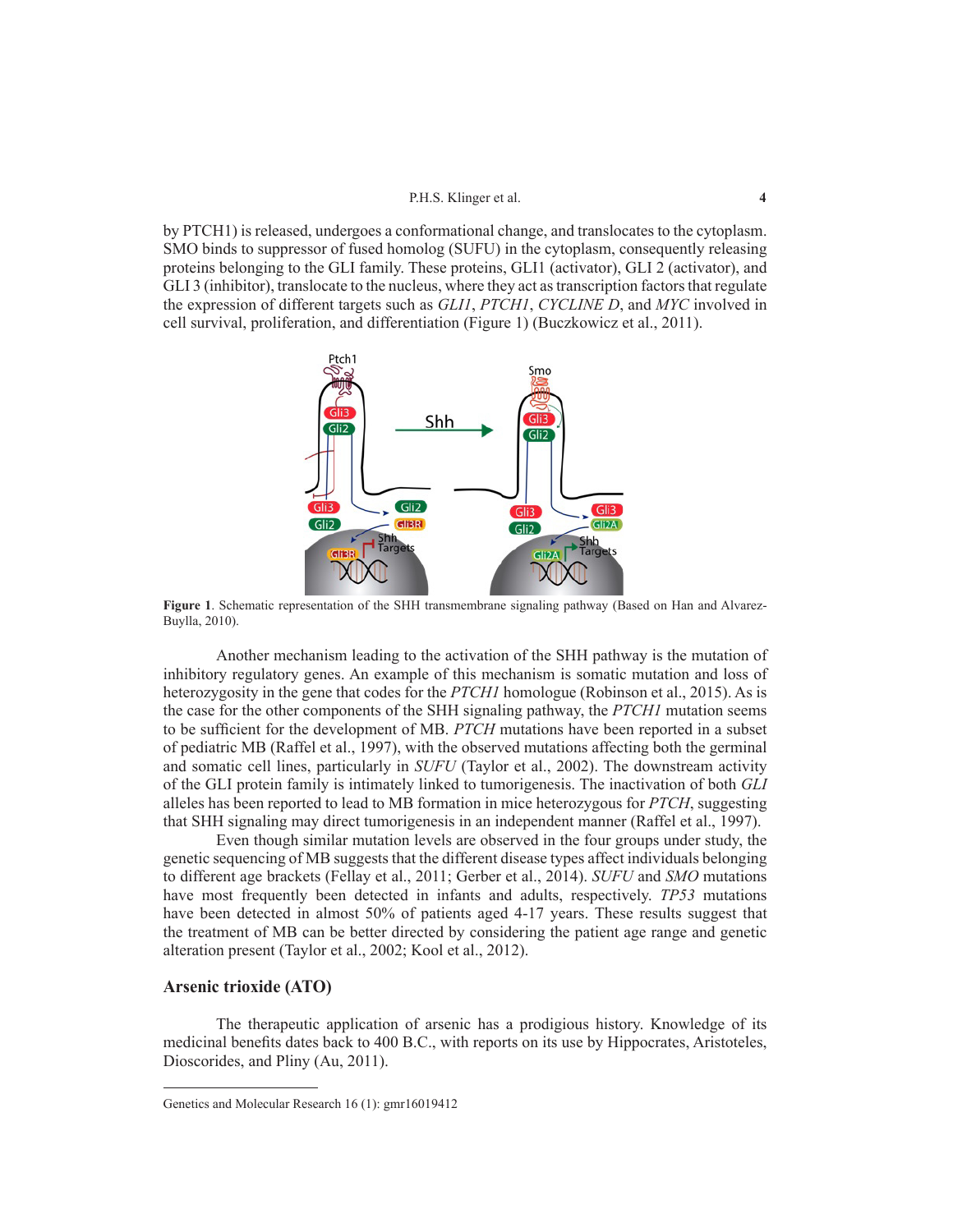ATO is a known drug that has been studied and used to treat different diseases. Its carcinogenic action is believed to have been observed first in Paris (1822), where cattle grazing in the proximity of foundries developed neoplasias in their flanks. The onset of these tumors was attributed to gases impregnated with large amounts of these substances emitted by the foundries. In 1888, Hutchinson reported six cases of skin cancer in patients who had ingested arsenic for the treatment of dermatoses, to the London Pathology Society (Au, 2011). Interestingly, ATO was also used on battlefields in World War II in the form of a lethal gas called Lewisite in honor of the American chemist W. Lee Lewis (Au, 2011).

After decades of minimal use, it is interesting to note that ATO emerged again in the 21st century as one of the drugs used for the treatment of acute promyelocytic leukemia M3, refractory to first line treatment, with promising results (Nasr et al., 2008).

ATO is a metal element known to exert its biological effect by direct interaction of its trivalent anion  $\text{AsO}_3$  and the thiol groups of cysteines in the proximity of target proteins (Nasr et al., 2008) (Figure 2).



**Figure 2.** Chemical structure of arsenic trioxide  $(As_2O_3)$  (Based on Au, 2011).

In the Zn-finger protein involved in acute promyelocytic anemia (PML), the N-terminal domain is rich in cysteine and includes a principal ring (R) and a helix domain (Lu et al., 2007).

In a study of patients with PML with CNS relapse or under intrathecal prophylaxis, Au (2011) demonstrated that enterally administered arsenic reached a satisfactory concentration in the CNS. The author also demonstrated a correlation between serum and cerebrospinal fluid levels of ATO, with the CNS concentration being 17.7% of the plasma level.

ATO has been approved by the food and drug administration for the treatment of PML. This drug shows good permeability in the CNS and is implicated in the inhibition of a central pathway of genes activated in MB. Overall, all of these characteristics cause ATO to be a considerably attractive drug for the study of its therapeutic potential against MB of the SHH subgroup *in vitro* and in animal models (Nakamura et al., 2013).

# **MATERIAL AND METHODS**

This is an integrative literature review and conducted in order to answer the following guiding question: Which inhibitory mechanism of subgroup 2 of medulloblastoma (SHH) involves the Gli gene? To this end, a bibliographic study was performed using four databases:

Genetics and Molecular Research 16 (1): gmr16019412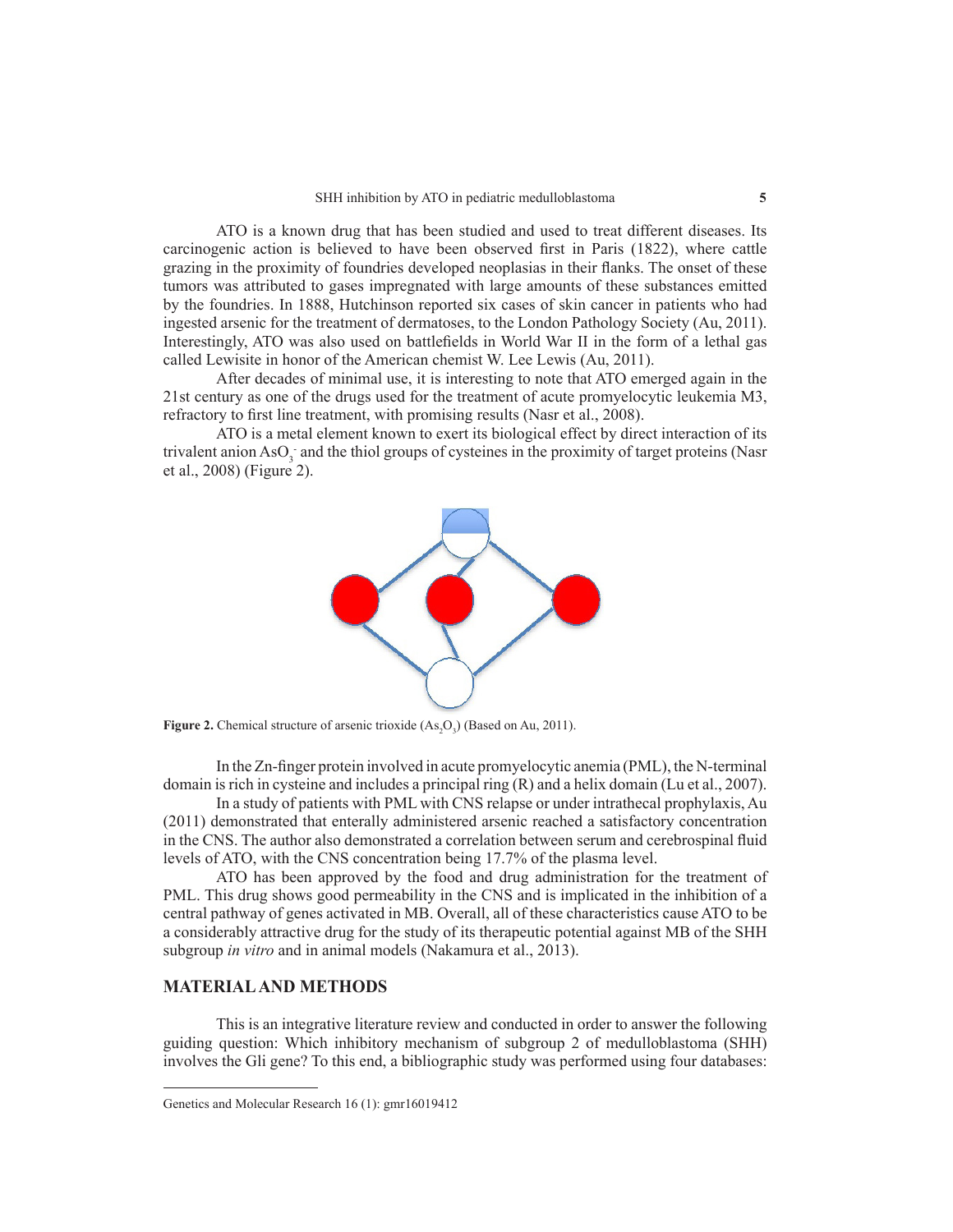PUBMED (United States National Library of Medicine), BVS (Biblioteca Virtual em Saúde), WEB OF SCIENCE (Institute for Scientific Information-ISI), and EMBASE (Excerpta Medica Database). The investigation was carried out in March 2016 based on a time cut-off of 10 years for the inclusion of articles.

The controlled key words were used for the search were "*medulloblastoma*", "*sonic hedgehog protein*", and "*regulatory mechanism*" and the consequent uncontrolled key words are listed in Table 1. There was wide variation in the different databases, mainly regarding the uncontrolled key words, as shown in Table 1. The Boolean operator *AND* was used among the controlled key words, and *OR* was used among the uncontrolled key words.

The following criteria were used for the inclusion of articles in the study: primary full papers dealing with inhibitory mechanisms of the SHH pathway of MB subgroup 2 involving Gli1; and papers published in Portuguese, English, and Spanish. Article exclusion criteria: letters, editorials, case reports, pilot studies, and papers whose subjects dealt with inhibition of other subgroups. The endNote X7 software (Thomson Reuters) was used as an instrument aiding the search of papers and references.

| Database       | Uncontrolled key words                                                                                                                                                                                                                                                                                                                                                                                                                                                                                                                                    |  |  |
|----------------|-----------------------------------------------------------------------------------------------------------------------------------------------------------------------------------------------------------------------------------------------------------------------------------------------------------------------------------------------------------------------------------------------------------------------------------------------------------------------------------------------------------------------------------------------------------|--|--|
| PubMed         | Medulloblastoma; medulloblastomas; melanocytic medulloblastoma; medulloblastoma, melanocytic; medulloblastomas,<br>melanocytic; melanocytic medulloblastomas; medulloblastoma, childhood; childhood medulloblastoma; childhood<br>medulloblastomas; medulloblastomas, childhood; medullomyoblastoma; medullomyoblastomas; arachnoidal cerebellar<br>sarcoma, circumscribed; sarcoma, cerebellar, circumscribed arachnoidal; medulloblastoma, desmoplastic; desmoplastic<br>medulloblastoma; desmoplastic medulloblastomas; medulloblastomas, desmoplastic |  |  |
|                | Sonic hedgehog protein; hedgehog protein, sonic; hedgehog protein, vertebrate; vertebrate hedgehog protein; indian hedgehog<br>protein; hedgehog protein, indian; banded hedgehog protein; hedgehog protein, banded; desert hedgehog protein; hedgehog<br>protein, desert<br>Mechanism of action                                                                                                                                                                                                                                                          |  |  |
| <b>EMBASE</b>  | Medulloblastoma; blastoma medullae; medullo blastoma                                                                                                                                                                                                                                                                                                                                                                                                                                                                                                      |  |  |
|                | Sonic hedgehog protein; desert hedgehog protein; hedgehog protein; hedgehog proteins; Indian hedgehog protein; protein desert<br>hedgehog; protein hedgehog; protein Hh; protein Ihh; protein indian hedgehog; protein Shh; sonic hedgehog<br>Regulatory mechanism                                                                                                                                                                                                                                                                                        |  |  |
| <b>BVS</b>     | Medulloblastoma; Medullomyoblastoma; Circumscribed arachnoidal cerebellar sarcoma; desmoplastic medulloblastoma                                                                                                                                                                                                                                                                                                                                                                                                                                           |  |  |
|                | Hedgehog protein; hedgehog protein of vertebrates                                                                                                                                                                                                                                                                                                                                                                                                                                                                                                         |  |  |
| Web of Science | Medulloblastoma; medulloblastomas; melanocytic medulloblastoma; medulloblastoma, melanocytic; medulloblastomas,<br>melanocytic; melanocytic medulloblastomas; medulloblastoma, childhood; childhood medulloblastoma; childhood<br>medulloblastomas; medulloblastomas, childhood; medullomyoblastoma; medullomyoblastomas; arachnoidal cerebellar<br>sarcoma, circumscribed; sarcoma, cerebellar, circumscribed arachnoidal; medulloblastoma, desmoplastic; desmoplastic<br>medulloblastoma; desmoplastic medulloblastomas; medulloblastomas, desmoplastic |  |  |
|                | Sonic hedgehog protein; hedgehog protein, sonic; hedgehog protein, vertebrate; vertebrate hedgehog protein; indian hedgehog<br>protein; hedgehog protein, indian; banded hedgehog protein; hedgehog protein, banded; desert hedgehog protein; hedgehog<br>protein, desert                                                                                                                                                                                                                                                                                 |  |  |

# **RESULTS**

A total of 634 records were detected in the different databases used. Thirty-seven records were first excluded owing to duplication, and the exclusion of 551 publications was based on criteria described at Material and Methods section. Therefore, 46 full papers were selected. Of these, 40 were assessed for eligibility, with a final exclusion of 6 papers since they did not contain answers to the guiding question. The PRISMA diagram (Figure 3) details the methodology for the selection of articles for the review, (Table 2).

Genetics and Molecular Research 16 (1): gmr16019412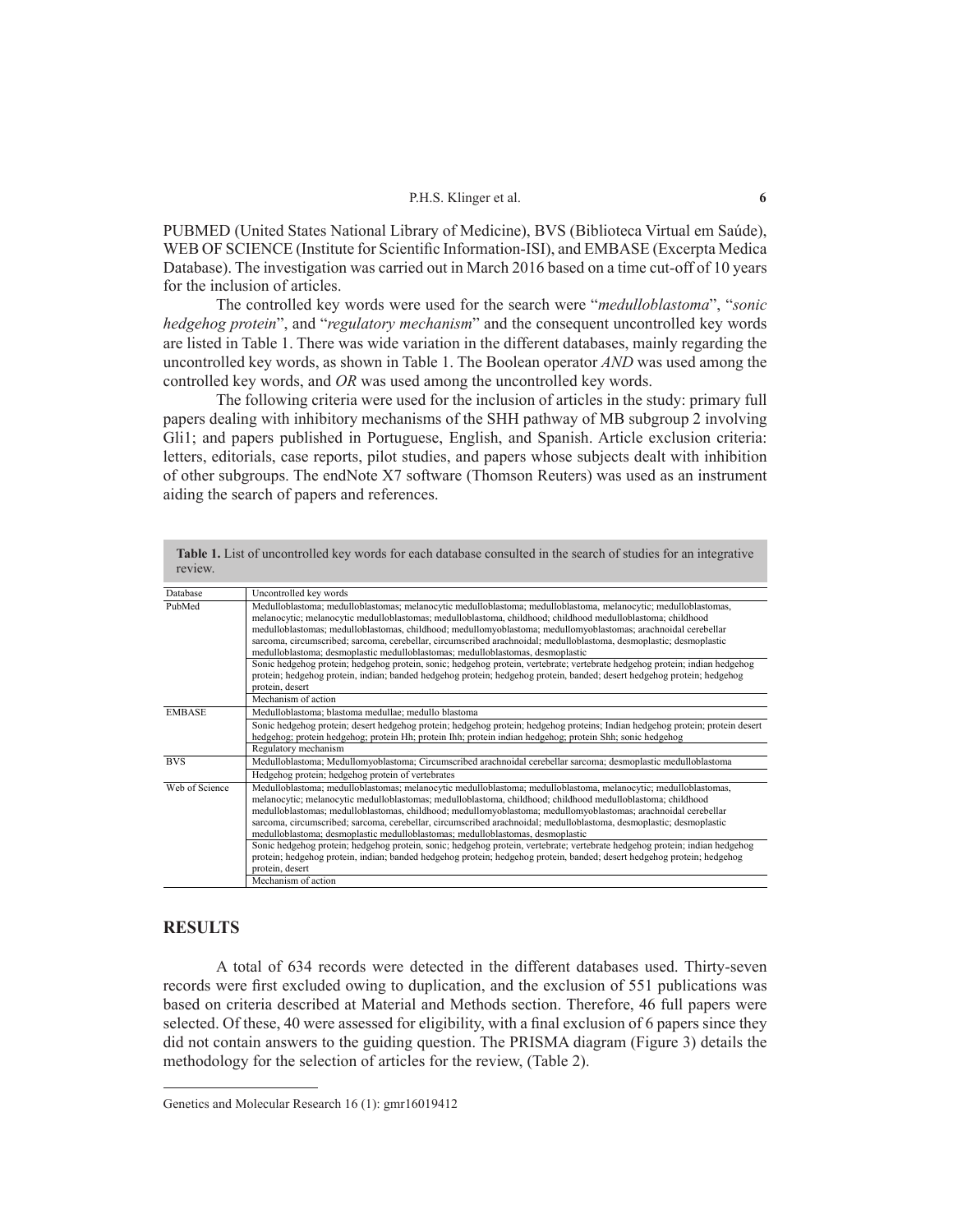# PRISMA 2009 Flow Diagram



**Figure 3**. PRISMA flow diagram detailing the sample selection process of articles for the review.

Genetics and Molecular Research 16 (1): gmr16019412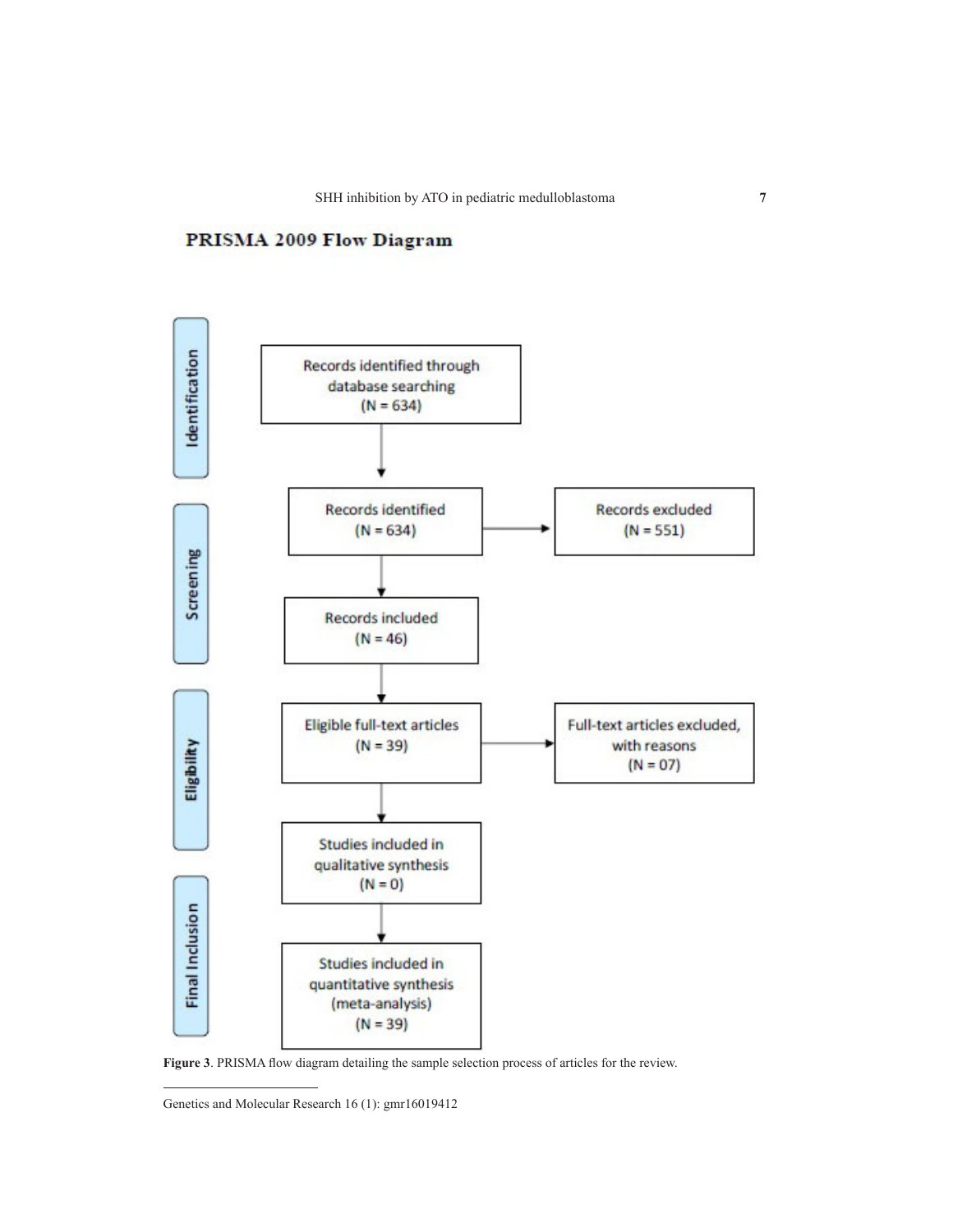**Table 2.** List of the primary studies included in this integrative review with their author/s, title, year of publication, study method, and study classification.

| Study                   | Authors           | Study title                                                                                                                                             | Year of publication                     | Methods, series, and main findings                                                                                                                                                                                                                                                                                                                                                                                   | Type of study                                                                                                           |
|-------------------------|-------------------|---------------------------------------------------------------------------------------------------------------------------------------------------------|-----------------------------------------|----------------------------------------------------------------------------------------------------------------------------------------------------------------------------------------------------------------------------------------------------------------------------------------------------------------------------------------------------------------------------------------------------------------------|-------------------------------------------------------------------------------------------------------------------------|
| ī                       | Al-Halabi et al.  | Preponderance of sonic<br>hedgehog pathway<br>activation characterizes<br>adult medulloblastoma                                                         | 2011<br>Acta Neuropathol.               | A study of 31 samples of medulloblastomas<br>occurring in adults in order to establish the<br>biological characteristics and differences<br>from pediatric medulloblastomas. These<br>particularities can be considered for the<br>choice of therapy for this group                                                                                                                                                  | Functional assays<br>and study of the<br>biological<br>characteristics of<br>medulloblastomas<br>occurring in<br>adults |
| $\overline{2}$          | Au et al.         | Determinants of<br>cerebrospinal fluid arsenic<br>concentration in patients<br>with acute promyelocytic<br>leukemia on oral arsenic<br>trioxide therapy | 2008<br>Blood                           | Patients with AML M3 and CNS relapse or<br>undergoing chemoprophylaxis with ATO<br>were monitored and the plasma and CSF<br>concentrations of ATO were determined                                                                                                                                                                                                                                                    | Clinical study                                                                                                          |
| $\overline{\mathbf{3}}$ | Au                | A biography of arsenic<br>and medicine in Hong<br>Kong and China                                                                                        | 2011<br>Hong Kong Med. J.               | Historical review of the use of ATO                                                                                                                                                                                                                                                                                                                                                                                  | Review article                                                                                                          |
| $\overline{4}$          | Au at al.         | Oral arsenic trioxide for<br>relapsed acute<br>promyelocytic leukemia<br>in pediatric patients                                                          | 2012<br>Pediatr. Blood Cancer           | Four patients with AML M3 relapse were<br>treated with oral ATRA + ATO and all of<br>them had molecular remission                                                                                                                                                                                                                                                                                                    | Case series report                                                                                                      |
| 5                       | Beauchamp et al.  | GLI1 is a direct<br>transcriptional target of<br>EWS-FLI1 oncoprotein                                                                                   | 2009<br>J. Biol. Chem.                  | Functional assays with Ewing sarcoma cell<br>lines                                                                                                                                                                                                                                                                                                                                                                   | Preclinical study,<br>functional assays<br>with cell cultures                                                           |
| 6                       | Beauchamp et al.  | Arsenic trioxide inhibits<br>human cancer cell growth<br>and tumor development in<br>mice by blocking<br>Hedgehog/GLI pathway                           | 2011<br>J. Clin. Invest.                | Functional assays with Ewing sarcoma cell<br>lines and a xenographic model in animal<br>models                                                                                                                                                                                                                                                                                                                       | Preclinical study,<br>functional assays<br>with cell cultures<br>and animal<br>models                                   |
| $\overline{7}$          | Boehme et al.     | Targeting hedgehog<br>signalling by arsenic<br>trioxide reduces cell<br>growth and induces<br>apoptosis in<br>rhabdomyosarcoma                          | 2016<br>Int. J. Oncol.                  | Functional assays with rhabdomyosarcoma<br>cell lines                                                                                                                                                                                                                                                                                                                                                                | Preclinical study,<br>functional assays<br>with cell cultures                                                           |
| 8                       | Bont et al.       | Biological background of<br>pediatric<br>medulloblastoma and<br>ependymoma: a review<br>from a translational<br>research perspective                    | 2008<br>Neuro Oncol                     | Review article with emphasis on the<br>biology of the pediatric tumor<br>medulloblastoma and ependymoma and<br>future perspectives                                                                                                                                                                                                                                                                                   | Review article                                                                                                          |
| 9                       | Buczkowicz et al. | GLI2 is a potential<br>therapeutic target in<br>pediatric<br>medulloblastoma                                                                            | 2011<br>J. Neuropathol. Exp.<br>Neurol. | Functional assays for determination of the<br>action of ATO in the GLI family,<br>correlating GLI concentrations with the<br>survival of 124 patients                                                                                                                                                                                                                                                                | Functional assays<br>and survival<br>analysis                                                                           |
| 10                      | Chang et al.      | Arsenic trioxide inhibits<br>cancer stem-like cells via<br>down-regulation of Gli1<br>in lung cancer                                                    | 2016<br>Am J Transl Res                 | Functional assays with lung cancer cell<br>lines of the small cell type and observation<br>of the action of ATO on these cell lines and<br>on tumoral stem cells                                                                                                                                                                                                                                                     | Functional assays<br>with cell lines                                                                                    |
| 11                      | Crawford et al.   | Medulloblastoma in<br>childhood: new biological<br>advances                                                                                             | 2007<br>Lancet Neurol                   | Literature review regarding new biological<br>advances in the treatment of<br>medulloblastomas<br>Greater understanding of the molecular<br>biology of medulloblastoma is needed<br>As newer biological agents are translated<br>from the lab to the bisede, clinicians need to<br>understand the fundamental signaling<br>pathways that are target during therapy                                                   | Review article                                                                                                          |
| 12                      | Elamin et al.     | Curcumin inhibits the<br>Sonic Hedgehog signaling<br>pathway and triggers<br>apoptosis in<br>medulloblastoma cells                                      | 2010<br>Mol. Carcinog.                  | Curcumin reduced beta-catenin levels and<br>activated the phosphorylated form of Akt<br>and NF- kappa B, leading to negative<br>regulation of the three main common<br>effectors, i.e., C-myc, N-myc, and cyclin<br>D1. Consequently, apoptosis was triggered<br>by curcumin through the mitochondrial<br>pathway by the negative regulation of the<br>Bcl-2 protein, an antiapoptotic downstream<br>effector of Shh | Functional assays<br>using the drug<br>curcumin                                                                         |

Continued on next page

Genetics and Molecular Research 16 (1): gmr16019412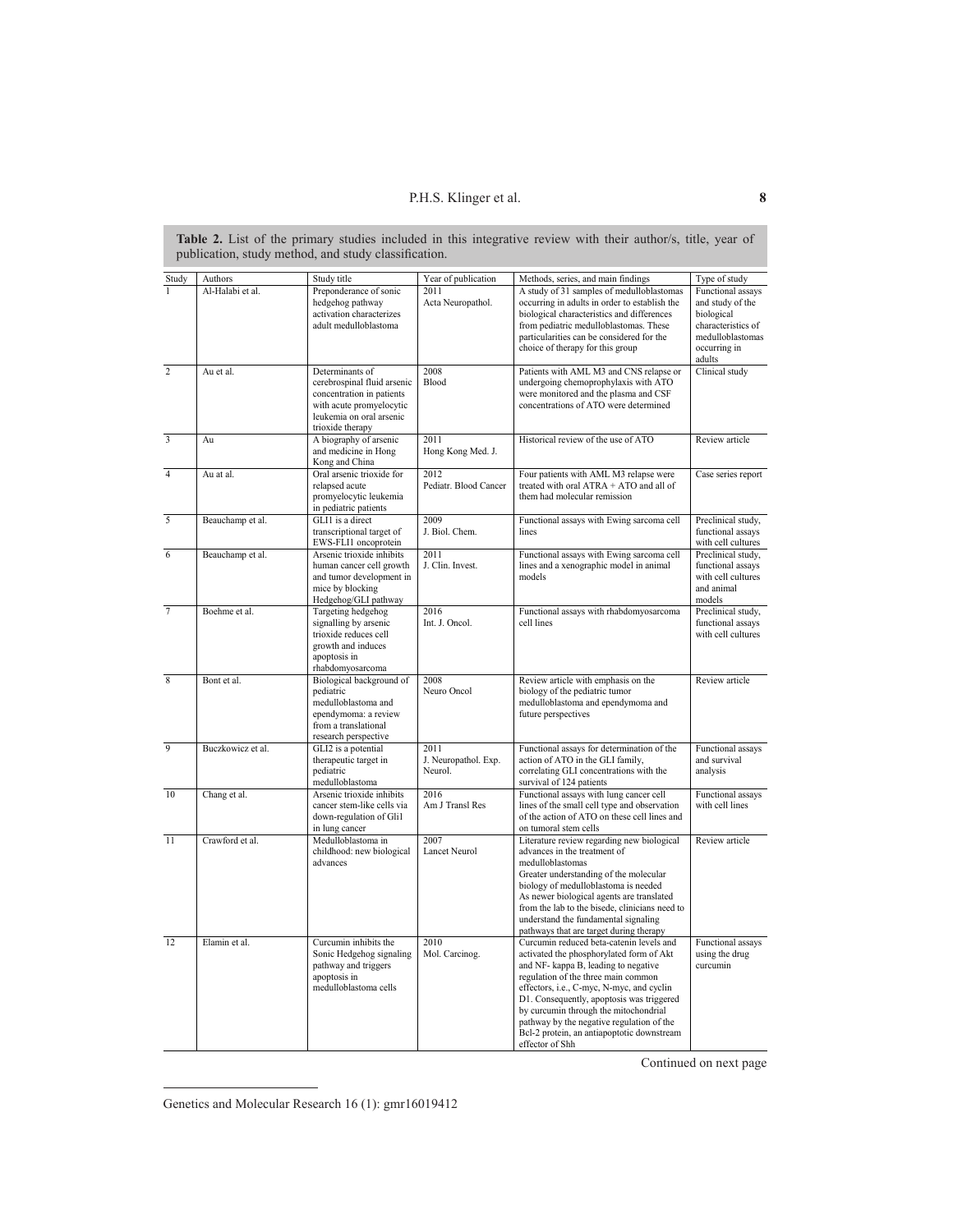| Study  | Authors                | Study title                                                                                                                                                                                                                | Year of publication                        | Methods, series, and main findings                                                                                                                                                                 | Type of study                                                                         |
|--------|------------------------|----------------------------------------------------------------------------------------------------------------------------------------------------------------------------------------------------------------------------|--------------------------------------------|----------------------------------------------------------------------------------------------------------------------------------------------------------------------------------------------------|---------------------------------------------------------------------------------------|
|        |                        |                                                                                                                                                                                                                            |                                            | signaling. Importantly, the resistant cells<br>that did not exhibit any reduction of Shh or<br>Bcl-2 levels were sensitized to curcumin by<br>the addition of the Shh antagonist<br>cyclopamine    |                                                                                       |
| 13     | Enguita-Germán et al.  | $CD133+$ cells from<br>medulloblastoma and<br>PNET cell lines are more<br>resistant to cyclopamine<br>inhibition of the sonic<br>hedgehog signaling<br>pathway than CD133-<br>cells                                        | 2010<br>Tumour Biol.                       | Functional assays with cell lines using<br>positive and negative CD133 lines, and a<br>search of inhibitors of the SHH pathway<br>and its sensitivity to tumoral stem cells                        | Functional assays<br>with cell lines                                                  |
| 14     | Falchi et al           | The evolution of arsenic<br>in the treatment of acute<br>promyelocytic leukemia<br>and other myeloid<br>neoplasms: Moving<br>toward an effective oral,<br>outpatient therapy                                               | 2015<br>Cancer                             | The authors discuss the oral use of ATO in<br>AL subtype M3 and other types of myeloid<br>leukemia                                                                                                 | Review article                                                                        |
| 15     | Fellay et al.          | Medulloblastomas in<br>adults: prognostic factors<br>and lessons from<br>paediatrics                                                                                                                                       | 2011<br>Curr. Opin. Neurol.                | Review article with emphasis on the<br>biological markers of each<br>medulloblastoma subgroup, the prognosis<br>for each group, as well as treatment                                               | Review article                                                                        |
| 16     | Hong-yan et al.        | VEGFA expression is<br>inhibited by arsenic<br>trioxide in HUVECs<br>through the upregulation<br>of Ets-2 and miRNA-126                                                                                                    | 2015<br>PLoS One                           | Investigation of the mechanism by which<br>ATO inhibits VEGFA in HUVEC through<br>the upregulation of miRNA-126                                                                                    | Functional assays<br>with cell lines                                                  |
| 17     | Gerber et al.          | Recent developments and<br>current concepts in<br>medulloblastoma                                                                                                                                                          | 2014<br><b>Cancer Treatment</b><br>Reviews | Literature review on new biological<br>advances in treatment                                                                                                                                       | Review article                                                                        |
| 18     | Götschel et al         | Synergism between<br>Hedgehog-GLI and EGFR<br>signaling in Hedgehog-<br>responsive human<br>medulloblastoma cells<br>induces downregulation<br>of canonical Hedgehog-<br>target genes and stabilized<br>expression of GLI1 | 2013<br>PLoS One                           | Investigation of the canonical SHH/GLI<br>pathway by intervention between HH and<br>EGF                                                                                                            | Functional assays<br>with cell lines                                                  |
| 19     | Han et al.             | Arsenic trioxide inhibits<br>viability of pancreatic<br>cancer stem cells in<br>culture and in a xenograft<br>model via binding to<br>SHH-Gli                                                                              | 2013<br>Onco. Targets Ther.                | Demonstration of the in vitro and in vivo<br>action of ATO using pancreatic cancer cell<br>lines                                                                                                   | Preclinical study,<br>functional assays<br>with cell lines and<br>animal models       |
| 20     | Han and Alvarez-Buylla | Role of primary cilia in<br>brain development and<br>cancer                                                                                                                                                                | 2009<br>Curr. Opin.<br>Neurobiol.          | Review article about primary cilia and<br>defects associated with genetic syndromes<br>and tumorigenesis                                                                                           | Review article                                                                        |
| 21     | Kim et al.             | Arsenic antagonizes the<br>Hedgehog pathway by<br>preventing ciliary<br>accumulation and<br>reducing stability of the<br>Gli2 transcriptional<br>effector                                                                  | 2010<br>Proc. Natl. Acad. Sci.             | ATO as an antagonist of the SHH pathway<br>prevents cilia accumulation and reduces<br>Gli2 stability in transcription                                                                              | Preclinical study,<br>functional assays<br>with cell cultures<br>and animal<br>models |
| $22\,$ | Kool et al.            | Molecular subgroups of<br>medulloblastoma: an<br>international meta-<br>analysis of transcriptome,<br>genetic aberrations, and<br>clinical data of WNT,<br>SHH, Group 3, and Group<br>4 medulloblastomas                   | 2012<br>Acta Neuropathol.                  | International meta-analysis of<br>transcriptome, genetic aberrations, and<br>clinical data of WNT, SHH, Group 3, and<br>Group with new biological advances in the<br>treatment of medulloblastomas | Review article                                                                        |

Continued on next page

Genetics and Molecular Research 16 (1): gmr16019412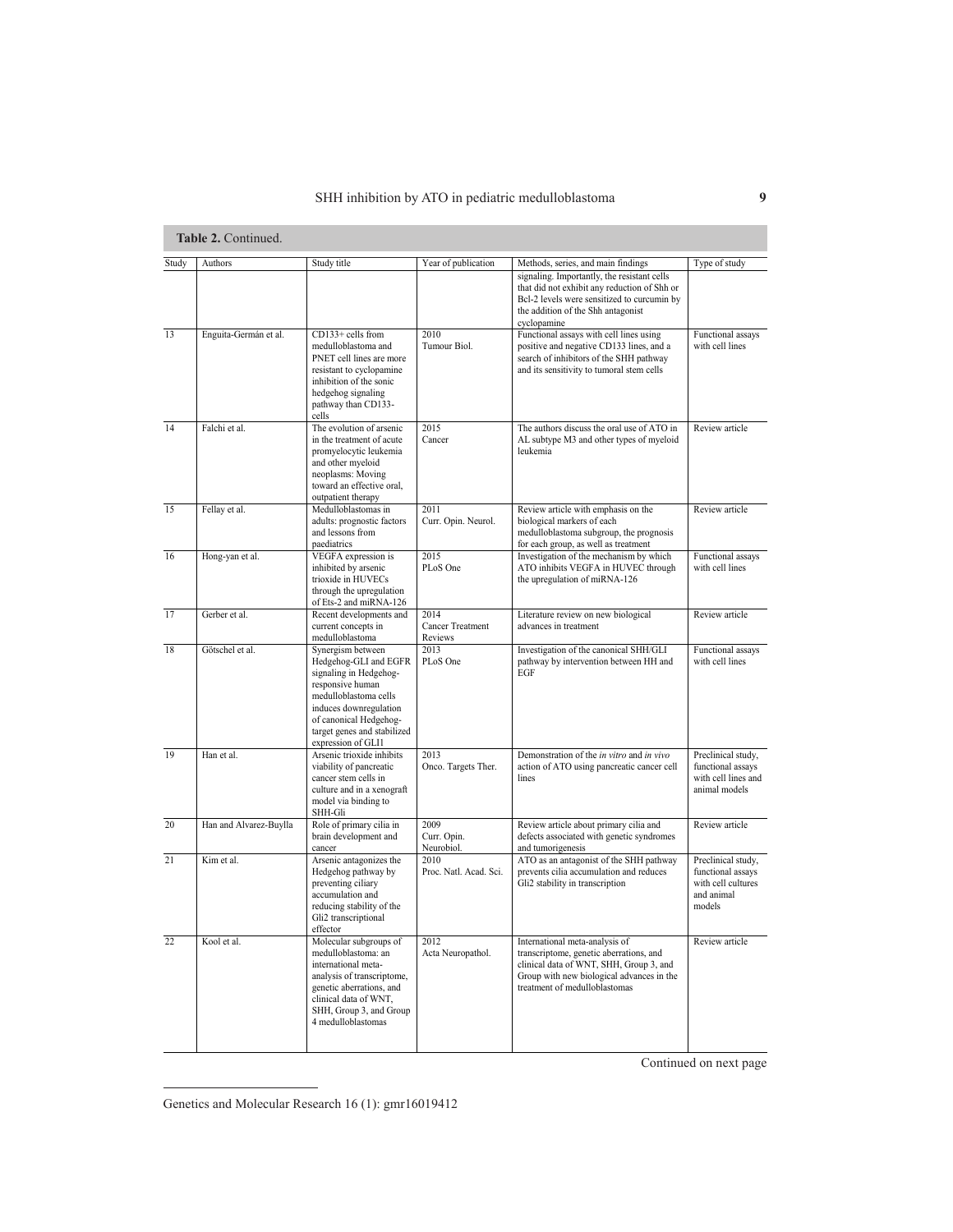| Study | Authors          | Study title                                                                                                                                                                              | Year of publication            | Methods, series, and main findings                                                                                                                                                                                                                                                                                                                                                                                                                                                                                                                                                                   | Type of study                                                                                                                |
|-------|------------------|------------------------------------------------------------------------------------------------------------------------------------------------------------------------------------------|--------------------------------|------------------------------------------------------------------------------------------------------------------------------------------------------------------------------------------------------------------------------------------------------------------------------------------------------------------------------------------------------------------------------------------------------------------------------------------------------------------------------------------------------------------------------------------------------------------------------------------------------|------------------------------------------------------------------------------------------------------------------------------|
| 23    | Korshunov et al. | Adult and pediatric<br>medulloblastomas are<br>genetically distinct and<br>require different<br>algorithms for molecular<br>risk stratification                                          | 2010<br>J. Clin. Oncol.        | Analysis of medulloblastomas occurring in<br>the adult age range and detection of<br>markers differing from those of<br>medulloblastomas occurring in children.<br>This study states the need for different<br>treatments for adults                                                                                                                                                                                                                                                                                                                                                                 | Functional assays,<br>evaluation of<br>biological<br>markers, survival<br>curve                                              |
| 24    | Leonard et al.   | Sonic Hedgehog signaling<br>impairs ionizing<br>radiation-induced<br>checkpoint activation and<br>induces genomic<br>instability                                                         | 2008<br>J. Cell. Biol.         | The results suggest that inappropriate SHH<br>activation promotes tumorigenesis by<br>deactivating a key signaling pathway that<br>helps maintain genomic stability and<br>inhibits tumorigenesis                                                                                                                                                                                                                                                                                                                                                                                                    | Preclinical study,<br>functional assays<br>with cell cultures<br>and animal<br>models using<br>irradiation for<br>DNA damage |
| 25    | Lu et al.        | Targeting thioredoxin<br>reductase is a basis for<br>cancer therapy by arsenic<br>trioxide.                                                                                              | 2007<br>Proc. Natl. Acad. Sci. | An attempt to detect the mechanism by<br>which ATO acts on medulloblastoma                                                                                                                                                                                                                                                                                                                                                                                                                                                                                                                           | Functional assays,<br>evaluation of the<br>mechanism of<br>action of ATO                                                     |
| 26    | Nakamura et al.  | Arsenic trioxide prevents<br>osteosarcoma growth by<br>inhibition of GLI<br>transcription via DNA<br>damage accumulation                                                                 | 2013<br>PLoS ONE               | Demonstration in human osteosarcoma<br>lines using real time PCR that ATO reduces<br>the expression of genes linked to the SHH<br>pathway including PTCH1, GLI1, and GLI2                                                                                                                                                                                                                                                                                                                                                                                                                            | Preclinical study,<br>functional assays<br>with cell cultures                                                                |
| 27    | Nasr et al.      | Eradication of acute<br>promyelocytic leukemia-<br>initiating cells through<br>PML-RARA degradation                                                                                      | 2008<br>Nat. Med.              | Analysis of the action of ATO and ATRA<br>in animal and in vitro models relating their<br>respective mechanisms of action to the<br>degradation of the PML-RARA protein                                                                                                                                                                                                                                                                                                                                                                                                                              | Preclinical study,<br>functional assays<br>with cell cultures                                                                |
| 28    | Northcott et al. | The miR-17/92<br>polycistron is up-<br>regulated in sonic<br>hedgehog-driven<br>medulloblastomas and<br>induced by N-myc in<br>sonic hedgehog-treated<br>cerebellar neural<br>precursors | 2009<br>Cancer Res.            | Analysis of 90 primary medulloblastoma<br>samples. miR-17/92 expression increased in<br>the medulloblastoma subgroup associated<br>with SHH activation compared to<br>subgroups in which miR-17/92 was also<br>elevated due to increased MYC/MYCN<br>expression                                                                                                                                                                                                                                                                                                                                      | Functional assays.<br>evaluation of<br>biological<br>markers and of<br>survival curve                                        |
| 29    | Northcott et al. | Medulloblastoma<br>comprises four distinct<br>molecular variants                                                                                                                         | 2011<br>J. Clin. Oncol.        | Classification of 104 primary<br>medulloblastoma samples based on<br>similarities in their biological<br>characteristics in 4 subgroups                                                                                                                                                                                                                                                                                                                                                                                                                                                              | Analysis of the<br>biological<br>characteristics of<br>medulloblastoma<br>samples                                            |
| 30    | Patel et al.     | Are pediatric brain tumors<br>on the rise in the USA?<br>Significant incidence and<br>survival findings from the<br>SEER database analysis                                               | 2014<br>Child's Nerv. Syst.    | Analysis of epidemiological data of<br>childhood CNS tumors in the United States<br>up to 2008                                                                                                                                                                                                                                                                                                                                                                                                                                                                                                       | Historical cohort                                                                                                            |
| 31    | Pizem et al.     | Expression of Gli1 and<br>PARP1 in<br>medulloblastoma: an<br>immunohistochemical<br>study of 65 cases                                                                                    | 2011<br>J. Neurooncol.         | Survival rates were better in patients with a<br>strong nuclear reaction for Gli1 than in<br>patients with GLI1-negative<br>medulloblastomas. Immunohistochemical<br>detection of Gli1 may be useful for the<br>identification of medulloblastomas with<br>activation of the SHH pathway. As revealed<br>by nuclear reaction for Gli1, the SHH<br>pathway is activated in about 60% of all<br>medulloblastomas. In some<br>medulloblastomas, both SHH and WNT<br>seem to be activated. PARP1 is highly<br>expressed in medulloblastomas and may be<br>useful as a target for increasing the efficacy | Analysis of the<br>biological<br>characteristics of<br>medulloblastoma<br>samples                                            |
| 32    | Raffel et al.    | Sporadic<br>medulloblastomas contain<br><b>PTCH</b> mutations                                                                                                                            | 1997<br>Cancer Res.            | of treatment modalities<br>A study of 24 medulloblastomas with<br>heterozygosity for PTCH suggesting that<br>inactivation of PTCH function is involved<br>in medulloblastomas                                                                                                                                                                                                                                                                                                                                                                                                                        | Analysis of the<br>biological<br>characteristics of<br>medulloblastoma<br>samples                                            |

Continued on next page

Genetics and Molecular Research 16 (1): gmr16019412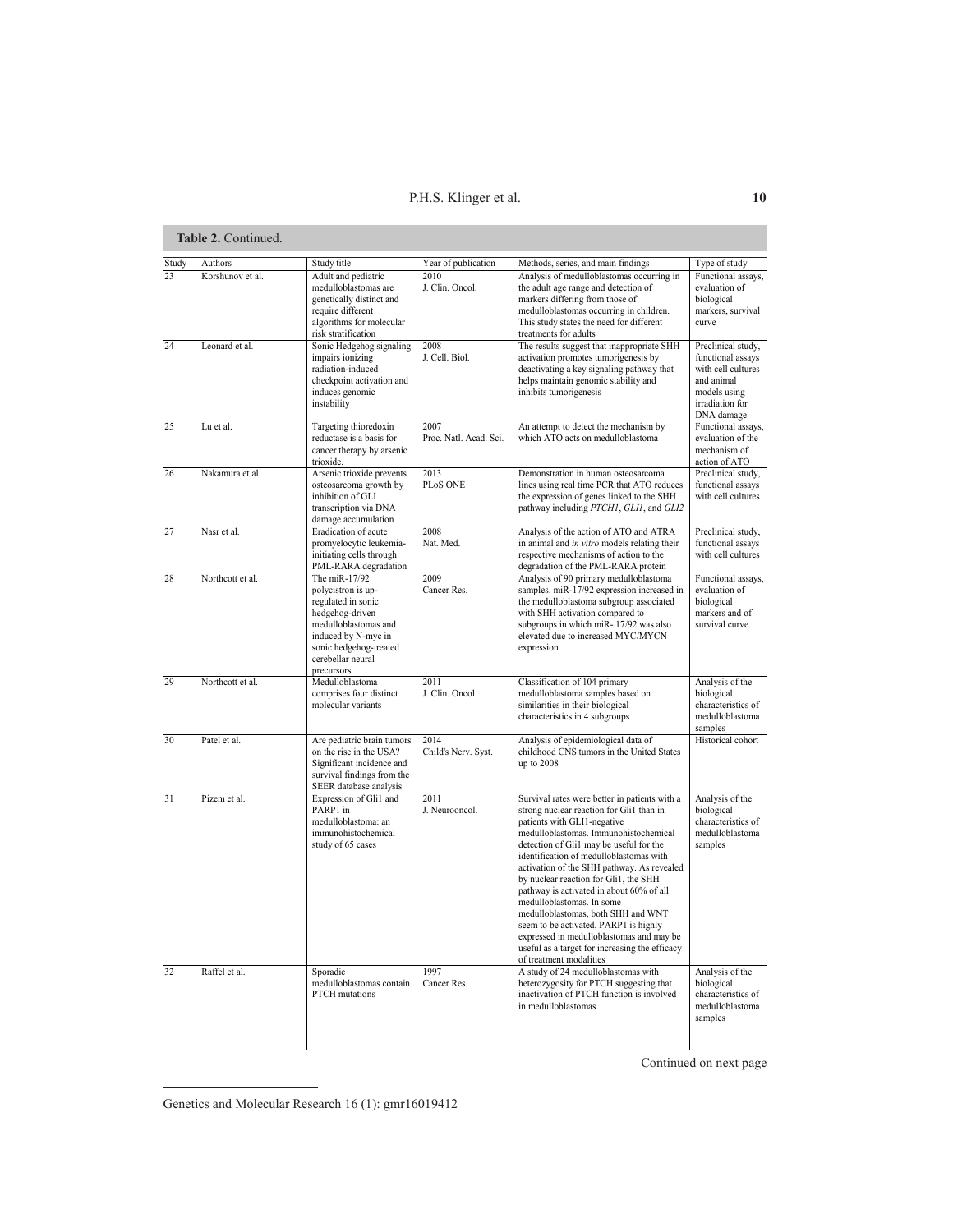| Study | Authors         | Study title                                                                                                                                                                                                          | Year of publication                   | Methods, series, and main findings                                                                                                                                                                                                                                                                                                                                                                                                                                                                                                                                                          | Type of study                                                 |
|-------|-----------------|----------------------------------------------------------------------------------------------------------------------------------------------------------------------------------------------------------------------|---------------------------------------|---------------------------------------------------------------------------------------------------------------------------------------------------------------------------------------------------------------------------------------------------------------------------------------------------------------------------------------------------------------------------------------------------------------------------------------------------------------------------------------------------------------------------------------------------------------------------------------------|---------------------------------------------------------------|
| 33    | Robinson et al. | Vismodegib exerts<br>targeted efficacy against<br>recurrent sonic hedgehog-<br>subgroup<br>medulloblastoma: results<br>from phase ii pediatric<br>brain tumor consortium<br>studies PBTC-025B and<br><b>PBTC-032</b> | 2015<br>J. Clin. Oncol.               | Phase II study of the drug Vismodegib<br>showing activity in adult patients with<br>medulloblastomas of the SHH group<br>refractory to first line treatment                                                                                                                                                                                                                                                                                                                                                                                                                                 | Phase II clinical<br>study                                    |
| 34    | Roboz et al.    | Arsenic trioxide induces<br>dose- and time-dependent<br>apoptosis of endothelium<br>and may exert an<br>antileukemic effect via<br>inhibition of angiogenesis                                                        | 2000<br>Blood                         | Treatment with arsenic inhibits VEGF in<br>HELA cell lines and incubation of HUVEC<br>cells with arsenic prevents the formation<br>and in vitro differentiation of endothelial<br>cells. Therefore, arsenic interrupts a<br>reciprocal stimulatory circuit between<br>leukemic and endothelial cells, causing<br>apoptosis of both cell types and inhibiting<br>the VEGF production of leukemic cells                                                                                                                                                                                       | Preclinical study,<br>functional assays<br>with cell cultures |
| 35    | Shahi et al.    | Regulation of sonic<br>hedgehog-GLI1<br>downstream target genes<br>PTCH1, Cyclin D2,<br>Plakoglobin, PAX6 and<br>NKX2.2 and their<br>epigenetic status in<br>medulloblastoma and<br>astrocytoma                      | 2012<br><b>BMC</b> Cancer             | The expression and silencing of GLI1<br>resulted in increased regulation of all target<br>genes in the medulloblastoma cell line,<br>while only PTCH1 was regulated in<br>astrocytomas. Methylation of the D2 cyclin<br>promoter was observed in a significant<br>number of astrocytoma cell lines (63%) and<br>in primary astrocytoma samples (32%), but<br>not in all the samples of any type of<br>medulloblastomas. PTCH1 methylation of<br>the promoter was less frequently observed<br>than methylation of the cyclin D2 promoter<br>in astrocytomas, and in some<br>medulloblastomas | Preclinical study                                             |
| 36    | Shahi et al.    | The sonic hedgehog-GLI1<br>signaling pathway in<br>brain tumor development                                                                                                                                           | 2012<br>Expert Opin. Ther.<br>Targets | Proteins such as Ptch, SMO, and Gli are<br>central for the Shh pathway. Other proteins<br>such as HHIP, Sufu, Bmi -1, cyclin D2,<br>placoglobin, PAX6, Nkx2.2, and SFRP1 are<br>not well understood in Shh regulation as<br>downstream target Gli-1 genes. The study<br>attempted to elucidate this complex<br>relationship                                                                                                                                                                                                                                                                 | Preclinical study                                             |
| 37    | Smaele et al.   | An integrated approach<br>identifies Nhlh1 and<br>Insm1 as Sonic<br>Hedgehog-regulated<br>genes in developing<br>cerebellum and<br>medulloblastoma                                                                   | 2008<br>Neoplasia                     | Profile of the expression of the cerebellar<br>gene of rats aged 1 to 13 days revealing a<br>group of genes whose expression is<br>correlated with hedgehog (hh) activity<br>levels. In this set, Insm1 and Nhlh1/NSCL1<br>were identified as new HH targets induced<br>by SHH treatment in in progenitors of<br>cultured cerebellar granular cells. The<br>Nhlh1 promoter was observed to bind to<br>and get activated by the Gli1 transcription<br>factor                                                                                                                                 | Functional assays                                             |
| 38    | Yang et al.     | Arsenic trioxide inhibits<br>the Hedgehog pathway<br>which is aberrantly<br>activated in acute<br>promyelocytic leukemia                                                                                             | 2013<br>Acta Haematol.                | The Hh pathway is abnormally activated in<br>APL and is associated with poor prognosis.<br>ATO can effectively inhibit the expression<br>of the Hh pathway. The data obtained<br>provided the first clinical evidence for the<br>application of ATO in tumors that exhibit<br>an aberrantly activated Hh pathway                                                                                                                                                                                                                                                                            | Functional assays                                             |
| 39    | Yoon et al.     | Defining a role for Sonic<br>hedgehog pathway<br>activation in desmoplastic<br>medulloblastoma by<br>identifying GLI1 target<br>genes                                                                                | 2009<br>Int. J. Cancer                | The authors attempted the identification of<br>genes linked to Gli1 in the activation of the<br>SHH pathway in desmoplastic<br>medulloblastomas                                                                                                                                                                                                                                                                                                                                                                                                                                             | Functional assays                                             |

AML M3 = acute promyelocytic leukemia M3; CNS = central nervous system; ATO = arsenic trioxide; CSF = cerebrospinal fluid; ATRA = all-trans retinoic acid; PCR = polymerase chain reaction.

Genetics and Molecular Research 16 (1): gmr16019412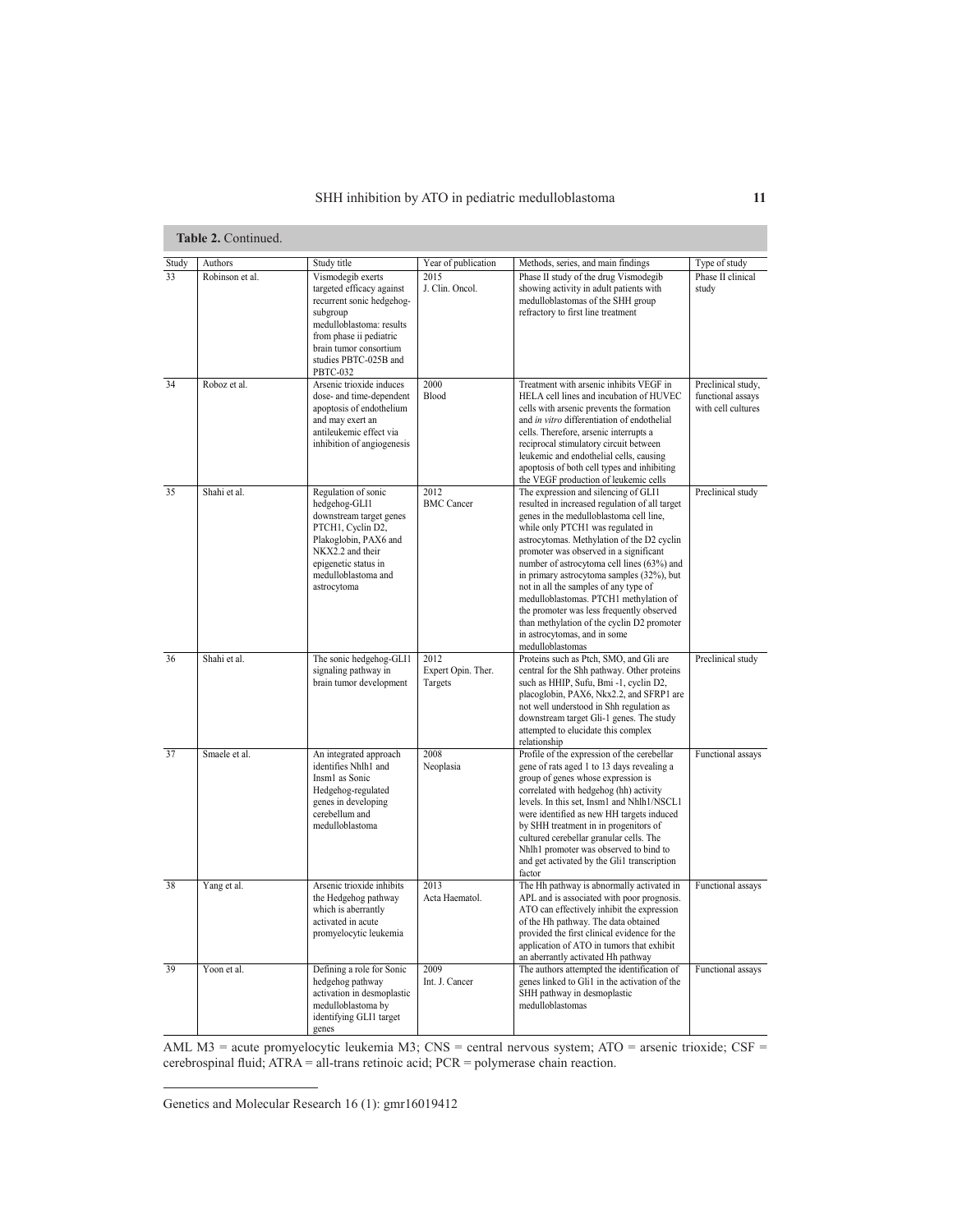# **DISCUSSION**

# **ATO as a Gli inhibitor**

Strategies for the inhibition of SHH pathways are being constantly developed. Initially, the idea was to develop a drug that would function as a central regulator of the SHH pathway by directly acting on the SMO protein. Within this context, cyclopamide was considered. Cyclopamide was first described as a steroidal alkaloid and later found to be an SMO receptor antagonist (Kim et al., 2010). Several other SMO inhibitors were then developed, four of them, i.e., Vismodegib (GDC-0449), NVP-LDE225 (Novartis), IPI-926 (Infinito), and XL-139 (BMS/ Exelis) progressing to phase II clinical assays. All of these compounds act as competitive inhibitors of the cyclopamide ligand (Kim et al., 2010). The response to treatment with these drugs was initially positive; however, cases of drug resistance were observed after a certain period of use. Possible causes of this resistance were reported to be Gli 2 changes, cyclin D1 amplification, and PI3K-AkT-mTOR signaling pathway activation (Kim et al., 2010).

New strategies for the inhibition of the SHH pathway were investigated based on the observation that GLI1 and GLI2 expressions confer a poor prognosis to pediatric MB, with GLI2 playing a central role in SHH activation. GLI2 expression leads to a change in morphology and a reduction in viability, cell numbers, and apoptosis in MB. The GLI1 protein is transcribed together with GLI2 but has no principal action, only representing an activation marker of the pathway, a fact indicating GLI2 as a possible target of therapy (Buczkowicz et al., 2011).

It had been reported that ATO acts on Ewing sarcoma cell lines and MB because of its interaction with GLI; however, the exact mechanism of action was unknown. Beauchamp et al. (2009) demonstrated that the relevant mechanism included direct intranuclear binding of ATO to DNA, with no change in the intracytoplasmic or nuclear GLI protein concentrations (Beauchamp et al., 2011).

The effect of ATO on PML has been well established, with the drug being used widely to achieve remission in induction failure (Nasr et al., 2008). ATO integration with Zn-fingers of the PML protein alters the conformation of the protein and promotes its degradation. Similarly, ATO inhibits tumor growth by inhibiting the ciliary accumulation of Gli 2, promoting its degradation. The combination of itraconazole and ATO for the treatment of MB has been tested in PTCH-positive and TP 53-negative animals, demonstrating synergism with a reduction in tumor volume. ATO in monotherapy or in combination with itraconazole inhibits the SHH pathway by distinct mechanisms (Nasr et al., 2008; Kim et al., 2010).

It has been demonstrated that ATO inhibits tumor growth by blocking the transcription of GLI pathway components. ATO also reduced the expression of genes of the SHH pathway, such as *PTCH1*, *GLI1*, and *GLI2* in human osteosarcoma cell lines (Nakamura et al., 2013). The same study also reported that treatment with ATO promoted apoptosis of neoplastic cells caused by the accumulation of direct DNA damage. Studies of bone tumor cell lines (Ewing sarcoma) also revealed sensitivity to the use of ATO, with direct binding of GLI1 to the EWS-FLI1 oncoprotein (Beauchamp et al., 2011).

Roboz and his collaborators demonstrated that ATO has the ability to induce apoptosis of leukemia cells and endothelial blood vessel cells in a dose- and time-dependent manner (Roboz et al., 2000). In this study model, ATO inhibits endothelial cells by vascular endothelial growth factor (VEGFA) inhibition via a vascular receptor, with the consequent suppression of angiogenesis and tumor growth (Ge et al., 2015). Using the microRNA profile of endothelial

Genetics and Molecular Research 16 (1): gmr16019412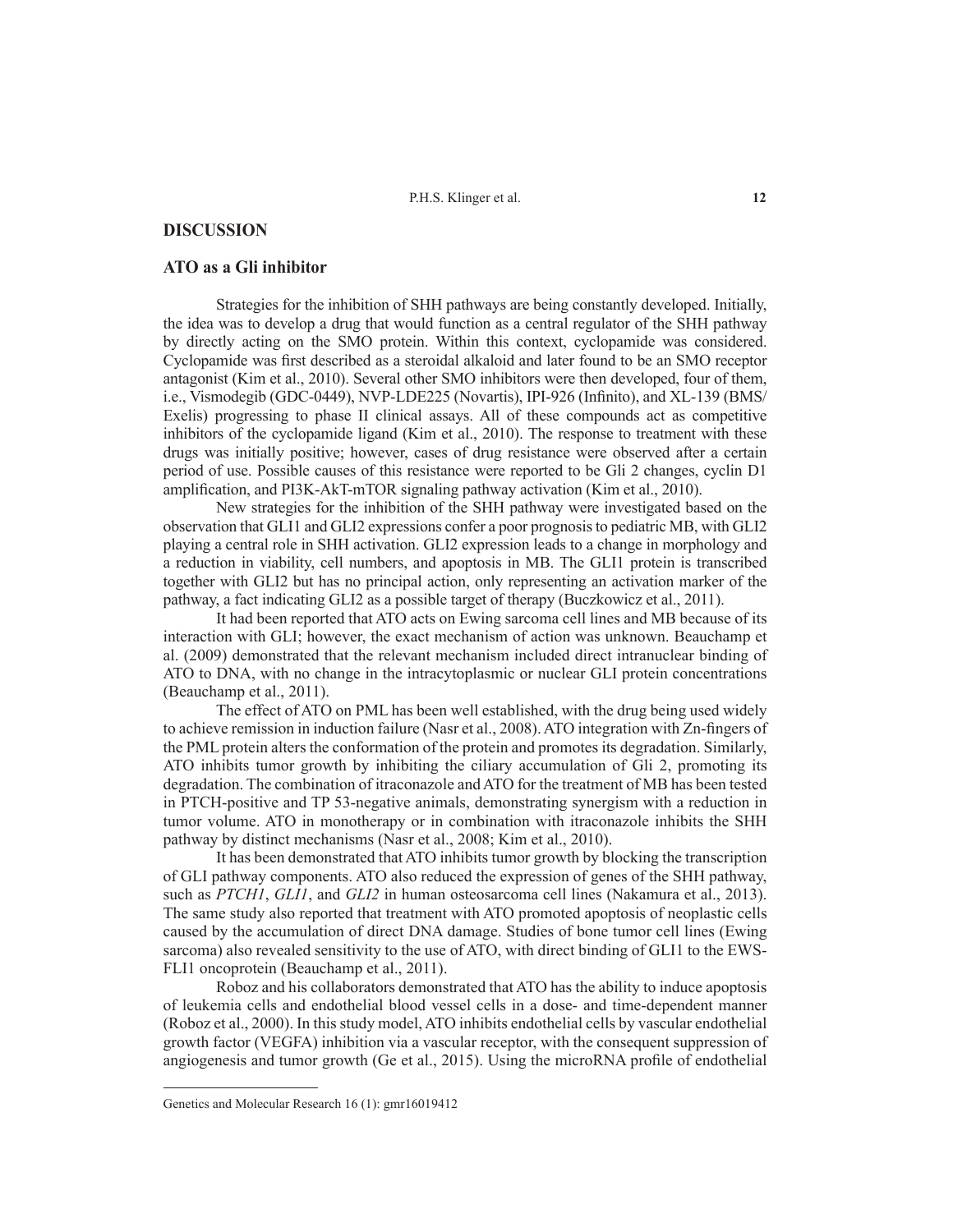cells derived from stem cells, miR-126 has been reported to directly and negatively regulate VEGFA signaling through PI3KR2 and SPRED1, both regulators of this pathway (Ge et al., 2015). One of the possible study limitations is the retrospective nature of study reviews on the subject. Although we opted to use several databases with ample literature coverage, some inclusive articles may have escaped our search criteria.

# **CONCLUSIONS**

New strategies for the treatment of MB are being explored. The SHH pathway and its components, PTCH1, SMO, and SUFU, were first investigated in an attempt to develop a specific drug for the blockade of these pathways. Initially, clinical results of this intervention were positive; however, drug resistance was observed after a period of therapeutic use. In continued attempts at blockade, the Gli gene has been a little explored target. Drugs that directly block Gli could potentially be included in the standard therapeutic scheme (polychemotherapy and/or radiotherapy). With a singular history, ample clinical use, and good CNS penetration, arsenic trioxide is still being investigated today in a field beyond that of leukemias. Preclinical studies of ATO in brain tumors, in which the participation of the SHH pathway is involved, have demonstrated an acceptable profile for the assessment of this drug in animal models of MB both in combination with chemotherapy and as a radiosensitizing agent.

# **Conflicts of interest**

The authors declare no conflict of interest.

# **ACKNOWLEDGMENTS**

Research supported by CAPES (Coordenação de Aperfeiçoamento de Pessoal de Nível Superior).

# **REFERENCES**

- Al-Halabi H, Nantel A, Klekner A, Guiot MC, et al. (2011). Preponderance of sonic hedgehog pathway activation characterizes adult medulloblastoma. *Acta Neuropathol.* 121: 229-239. http://dx.doi.org/10.1007/s00401-010-0780-0
- Au WY (2011). A biography of arsenic and medicine in Hong Kong and China. *Hong Kong Med. J.* 17: 507-513.
- Au WY, Tam S, Fong BM and Kwong YL (2008). Determinants of cerebrospinal fluid arsenic concentration in patients with acute promyelocytic leukemia on oral arsenic trioxide therapy. *Blood* 112: 3587-3590. http://dx.doi.org/10.1182/ blood-2008-06-161000
- Au WY, Li CK, Lee V, Yuen HL, et al. (2012). Oral arsenic trioxide for relapsed acute promyelocytic leukemia in pediatric patients. *Pediatr. Blood Cancer* 58: 630-632. http://dx.doi.org/10.1002/pbc.23306
- Beauchamp E, Bulut G, Abaan O, Chen K, et al. (2009). GLI1 is a direct transcriptional target of EWS-FLI1 oncoprotein. *J. Biol. Chem.* 284: 9074-9082. http://dx.doi.org/10.1074/jbc.M806233200
- Beauchamp EM, Ringer L, Bulut G, Sajwan KP, et al. (2011). Arsenic trioxide inhibits human cancer cell growth and tumor development in mice by blocking Hedgehog/GLI pathway. *J. Clin. Invest.* 121: 148-160. http://dx.doi.org/10.1172/ JCI42874
- Boehme KA, Zaborski JJ, Riester R, Schweiss SK, et al. (2016). Targeting hedgehog signalling by arsenic trioxide reduces cell growth and induces apoptosis in rhabdomyosarcoma. *Int. J. Oncol.* 48: 801-812.
- de Bont JM, Packer RJ, Michiels EM, den Boer ML, et al. (2008). Biological background of pediatric medulloblastoma and ependymoma: a review from a translational research perspective. *Neuro-oncol*. 10: 1040-1060. http://dx.doi. org/10.1215/15228517-2008-059

Genetics and Molecular Research 16 (1): gmr16019412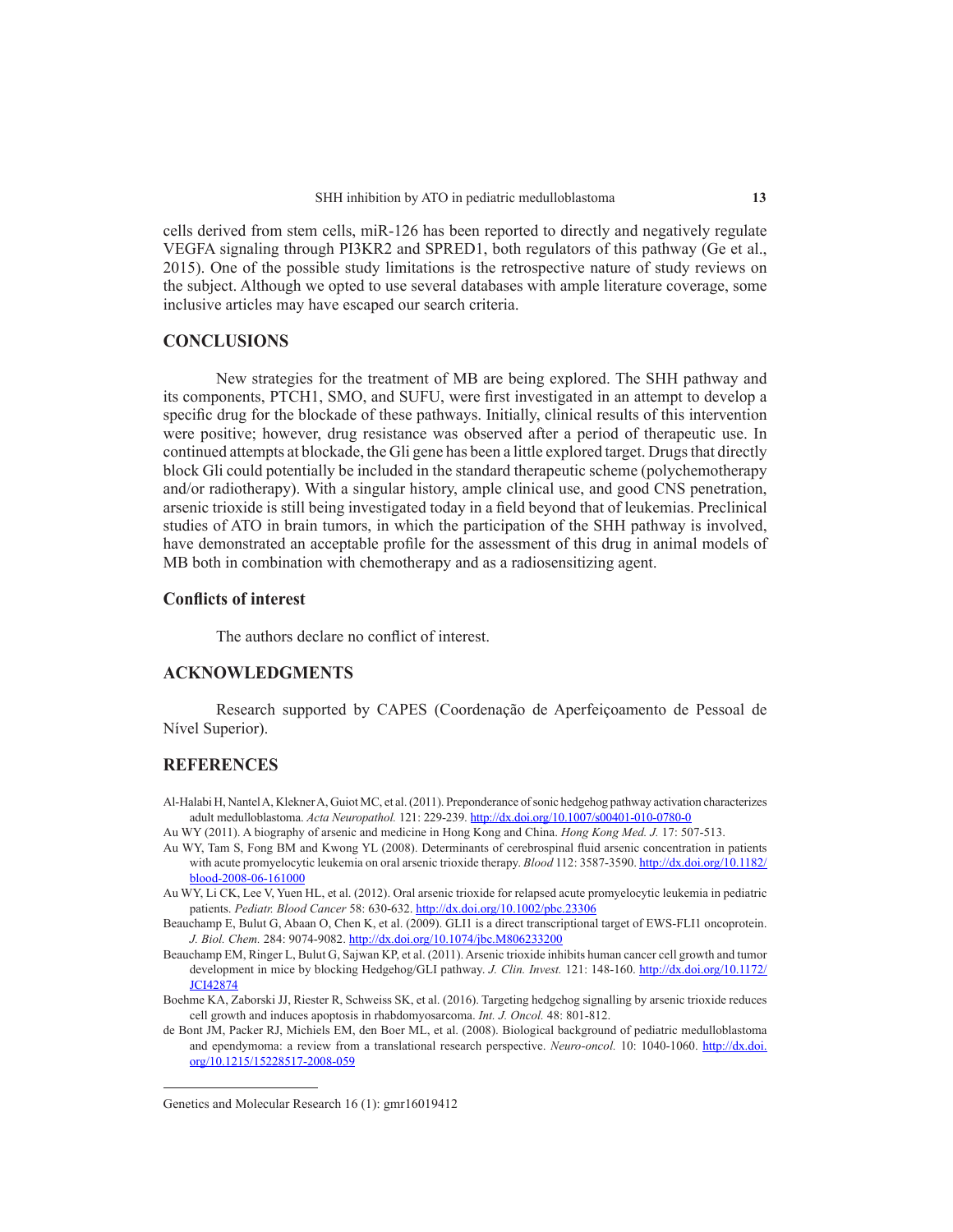- Buczkowicz P, Ma J and Hawkins C (2011). GLI2 is a potential therapeutic target in pediatric medulloblastoma. *J. Neuropathol. Exp. Neurol.* 70: 430-437. http://dx.doi.org/10.1097/NEN.0b013e31821b94db
- Chang KJ, Yang MH, Zheng JC, Li B, et al. (2016). Arsenic trioxide inhibits cancer stem-like cells via down-regulation of Gli1 in lung cancer. *Am. J. Transl. Res.* 8: 1133-1143.
- Crawford JR, MacDonald TJ and Packer RJ (2007). Medulloblastoma in childhood: new biological advances. *Lancet Neurol.* 6: 1073-1085. http://dx.doi.org/10.1016/S1474-4422(07)70289-2
- Elamin MH, Shinwari Z, Hendrayani SF, Al-Hindi H, et al. (2010). Curcumin inhibits the Sonic Hedgehog signaling pathway and triggers apoptosis in medulloblastoma cells. *Mol. Carcinog.* 49: 302-314.
- Enguita-Germán M, Schiapparelli P, Rey JA and Castresana JS (2010). CD133+ cells from medulloblastoma and PNET cell lines are more resistant to cyclopamine inhibition of the sonic hedgehog signaling pathway than CD133- cells. *Tumour Biol.* 31: 381-390. http://dx.doi.org/10.1007/s13277-010-0046-4
- Falchi L, Verstovsek S, Ravandi-Kashani F and Kantarjian HM (2016). The evolution of arsenic in the treatment of acute promyelocytic leukemia and other myeloid neoplasms: Moving toward an effective oral, outpatient therapy. *Cancer* 122: 1160-1168. http://dx.doi.org/10.1002/cncr.29852
- Fellay CN, Frappaz D, Sunyach MP, Franceschi E, et al. (2011). Medulloblastomas in adults: prognostic factors and lessons from paediatrics. *Curr. Opin. Neurol.* 24: 626-632. http://dx.doi.org/10.1097/WCO.0b013e32834cd4b1
- Ge HY, Han ZJ, Tian P, Sun WJ, et al. (2015). VEGFA expression is inhibited by arsenic trioxide in HUVECs through the upregulation of Ets-2 and miRNA-126. *PLoS One* 10: e0135795. http://dx.doi.org/10.1371/journal.pone.0135795
- Gerber NU, Mynarek M, von Hoff K, Friedrich C, et al. (2014). Recent developments and current concepts in medulloblastoma. *Cancer Treat. Rev.* 40: 356-365. http://dx.doi.org/10.1016/j.ctrv.2013.11.010
- Götschel F, Berg D, Gruber W, Bender C, et al. (2013). Synergism between Hedgehog-GLI and EGFR signaling in Hedgehog-responsive human medulloblastoma cells induces downregulation of canonical Hedgehog-target genes and stabilized expression of GLI1. *PLoS One* 8: e65403. http://dx.doi.org/10.1371/journal.pone.0065403
- Han JB, Sang F, Chang JJ, Hua YQ, et al. (2013). Arsenic trioxide inhibits viability of pancreatic cancer stem cells in culture and in a xenograft model via binding to SHH-Gli. *Onco Targets Ther.* 6: 1129-1138. http://dx.doi.org/10.2147/ OTT.S49148
- Han YG and Alvarez-Buylla A (2010). Role of primary cilia in brain development and cancer. *Curr. Opin. Neurobiol.* 20: 58-67. http://dx.doi.org/10.1016/j.conb.2009.12.002
- Kim J, Lee JJ, Kim J, Gardner D, et al. (2010). Arsenic antagonizes the Hedgehog pathway by preventing ciliary accumulation and reducing stability of the Gli2 transcriptional effector. *Proc. Natl. Acad. Sci. USA* 107: 13432- 13437. http://dx.doi.org/10.1073/pnas.1006822107
- Kool M, Korshunov A, Remke M, Jones DT, et al. (2012). Molecular subgroups of medulloblastoma: an international meta-analysis of transcriptome, genetic aberrations, and clinical data of WNT, SHH, Group 3, and Group 4 medulloblastomas. *Acta Neuropathol.* 123: 473-484. http://dx.doi.org/10.1007/s00401-012-0958-8
- Korshunov A, Remke M, Werft W, Benner A, et al. (2010). Adult and pediatric medulloblastomas are genetically distinct and require different algorithms for molecular risk stratification. *J. Clin. Oncol.* 28: 3054-3060. http://dx.doi. org/10.1200/JCO.2009.25.7121
- Leonard JM, Ye H, Wetmore C and Karnitz LM (2008). Sonic Hedgehog signaling impairs ionizing radiation-induced checkpoint activation and induces genomic instability. *J. Cell Biol.* 183: 385-391. http://dx.doi.org/10.1083/ jcb.200804042
- Lu J, Chew EH and Holmgren A (2007). Targeting thioredoxin reductase is a basis for cancer therapy by arsenic trioxide. *Proc. Natl. Acad. Sci. USA* 104: 12288-12293. http://dx.doi.org/10.1073/pnas.0701549104
- Nakamura S, Nagano S, Nagao H, Ishidou Y, et al. (2013). Arsenic trioxide prevents osteosarcoma growth by inhibition of GLI transcription via DNA damage accumulation. *PLoS One* 8: e69466. http://dx.doi.org/10.1371/journal. pone.0069466
- Nasr R, Guillemin MC, Ferhi O, Soilihi H, et al. (2008). Eradication of acute promyelocytic leukemia-initiating cells through PML-RARA degradation. *Nat. Med.* 14: 1333-1342. http://dx.doi.org/10.1038/nm.1891
- Northcott PA, Fernandez-L A, Hagan JP, Ellison DW, et al. (2009). The miR-17/92 polycistron is up-regulated in sonic hedgehog-driven medulloblastomas and induced by N-myc in sonic hedgehog-treated cerebellar neural precursors. *Cancer Res.* 69: 3249-3255. http://dx.doi.org/10.1158/0008-5472.CAN-08-4710
- Northcott PA, Korshunov A, Witt H, Hielscher T, et al. (2011). Medulloblastoma comprises four distinct molecular variants. *J. Clin. Oncol.* 29: 1408-1414. http://dx.doi.org/10.1200/JCO.2009.27.4324
- Patel S, Bhatnagar A, Wear C, Osiro S, et al. (2014). Are pediatric brain tumors on the rise in the USA? Significant incidence and survival findings from the SEER database analysis. *Childs Nerv. Syst.* 30: 147-154. http://dx.doi. org/10.1007/s00381-013-2307-1

Genetics and Molecular Research 16 (1): gmr16019412